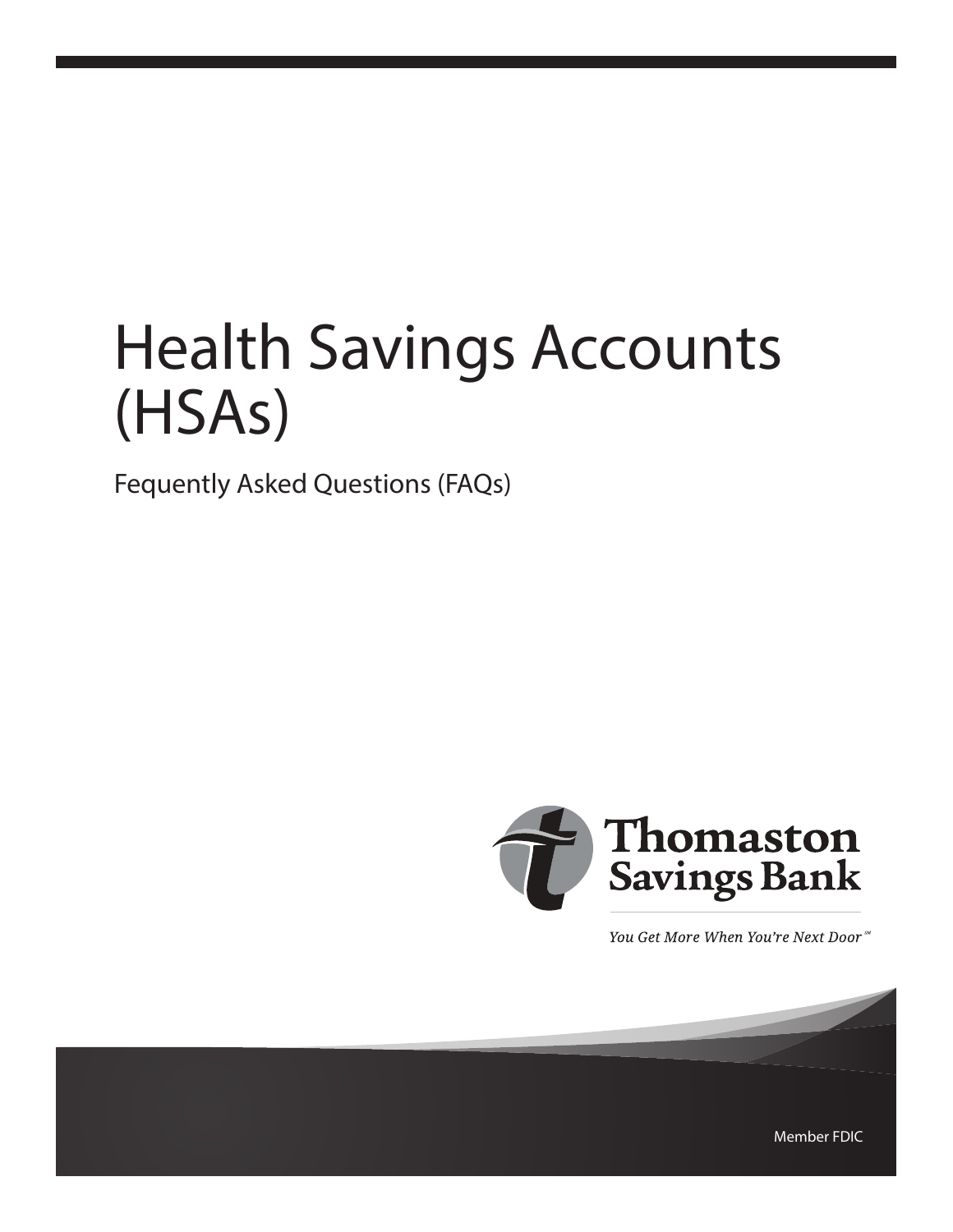Who is eligible to maintain a Health Savings Account (HSA)?

To be an eligible individual and qualify for an HSA, you must meet the following requirements.

- You must be covered under a high deductible health plan (HDHP).
- You have no other health coverage that is not a HDHP.
- You are not enrolled in Medicare.
- You cannot be claimed as a dependent on someone else's tax return.

# What are the benefits of an HSA?

There are several benefits to maintaining an HSA, which include:

- Eligible contributions are excluded from income.
- The contributions remain in your account until you use them.
- The interest or other earnings on the assets in the account are tax free.
- Distributions may be tax free if used for qualified medical expenses.
- An HSA is "portable." It stays with you if you change employers or leave the work force

What type of health care plan is considered to be a HDHP?

The following table illustrates the minimum annual deductible and maximum deductible and other out-ofpocket expenses for HDHPs for 2022.

|                                                                | <b>Self-only coverage</b> | <b>Family coverage</b> |
|----------------------------------------------------------------|---------------------------|------------------------|
| Minimum annual deductible                                      | \$1,400                   | \$2,800                |
| Maximum annual deductible and<br>other out-of-pocket expenses* | \$7,050                   | \$14,100               |

*\*This limit does not apply to deductibles and expenses for out-of-network services if the plan uses a network of providers. Instead, only deductibles and out-of-pocket expenses for services within the network should be used to figure whether the limit applies. Please consult with your insurance company.*

Can an employer sponsored self-insured medical plan be a HDHP? Yes, as long as the medical reimbursement plan satisfies the HDHP requirements.

How do I make contributions to my HSA?

Contributions can be made through payroll deductions, at one of our branches or online. Contributions made during the present calendar year, for the previous year require special documentation and must be in writing.

Who can make contributions to my HSA?

Contributions may be made by yourself, employer, or eligible individual's family member.

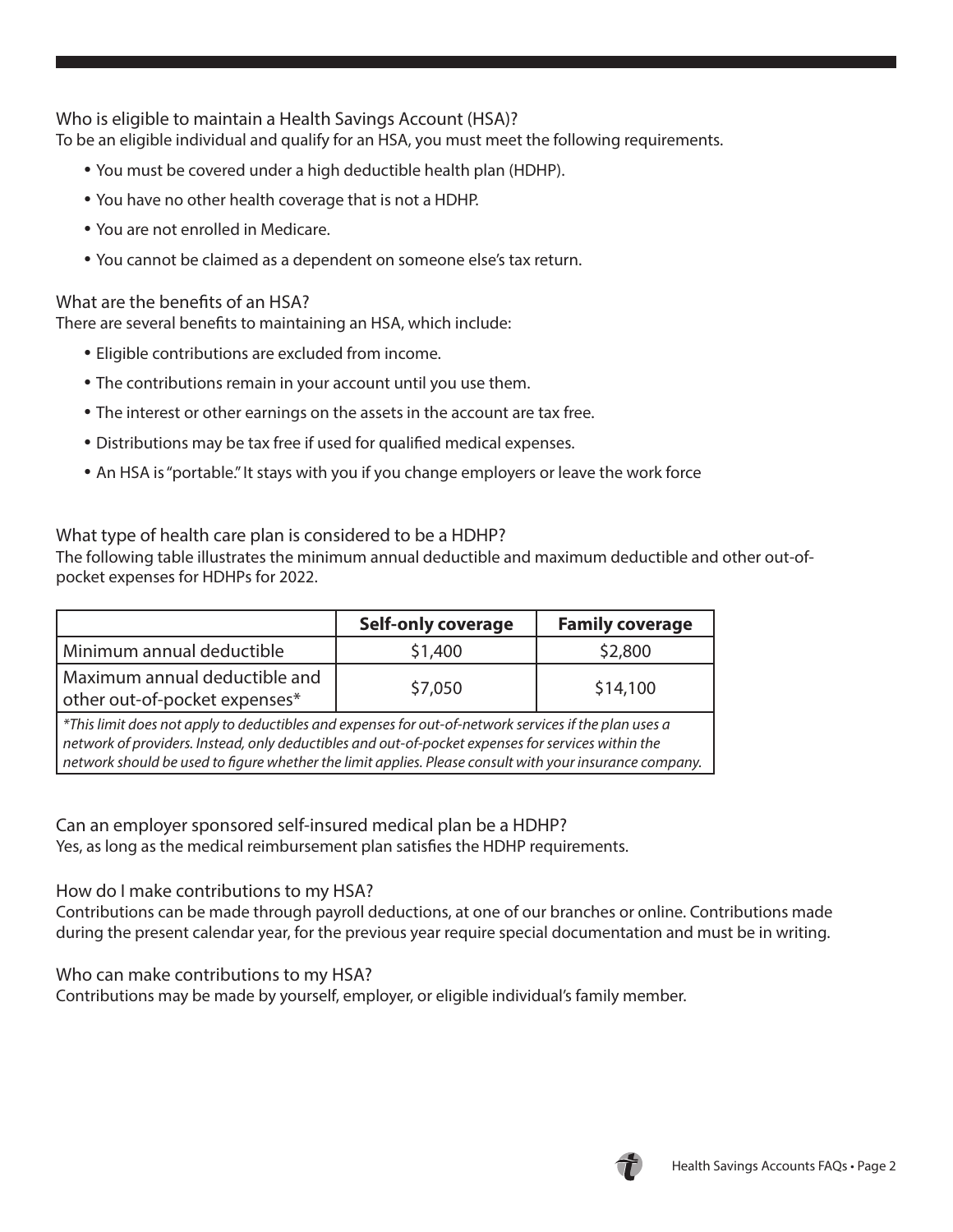## Can my HSA be a joint account with my spouse?

No. Health Savings Accounts may only have a single owner. However, we do allow you to designate an authorized signer, such as your spouse, to make qualified distributions by check or debit card.

#### How much can I contribute to my HSA?

The amount you or any other person can contribute to your HSA depends on the type of HDHP coverage you have, your age, the date you become an eligible individual, and the date you cease to be an eligible individual.

| <b>HDHP</b> coverage | Self-only coverage | <b>Family coverage</b> |
|----------------------|--------------------|------------------------|
| 2022.                | \$3,650            | \$7,300                |
| 2021                 | \$3,600            | \$7,200                |

#### What is a catch-up contribution?

If you are over the age of 55, you may take advantage of the annual catch-up contribution, which is \$1,000 for 2021 and 2022.

### When can I make contributions?

You can make contributions to your HSA for 2021 until April 15, 2022. If you fail to be an eligible individual during 2021, you can still make contributions, up until April 15, 2022 for the months you were an eligible individual.

Your employer can make contributions to your HSA between January 1, 2022, and April 15, 2022 that are allocated to 2021. Your employer must notify you and Thomaston Saving Bank that the contribution is for 2021. The contribution will be reported on your 2021 Form W-2.

Am I responsible for determining whether contributions to my HSA exceed the maximum annual limit?

Yes, you are responsible. Please consult with your tax advisor for complete details.

How do I make distributions from my HSA? You may write a check, use your HSA Debit Card, or pay a qualified bill online.

What are qualified medical expenses?

The costs associated to diagnose, cure, mitigate, treat, or prevent a disease. For additional information, refer to IRS Publication 502.

Who is responsible for maintaining records for the purpose of determine whether distributions from the HSA are used for qualified medical expenses? You do. It is your responsibility to maintain sufficient records of your distributions.

What do I do if I pay for a medical expense and later, the health care provider reimburses me? In order to ensure proper reporting to the IRS, you will be required to contact Thomaston Savings Bank and complete the appropriate documentation to properly record the transaction and deposit the funds returned to you.

Must I deplete my HSA balance at the end of the year? No. Funds can remain in your HSA.